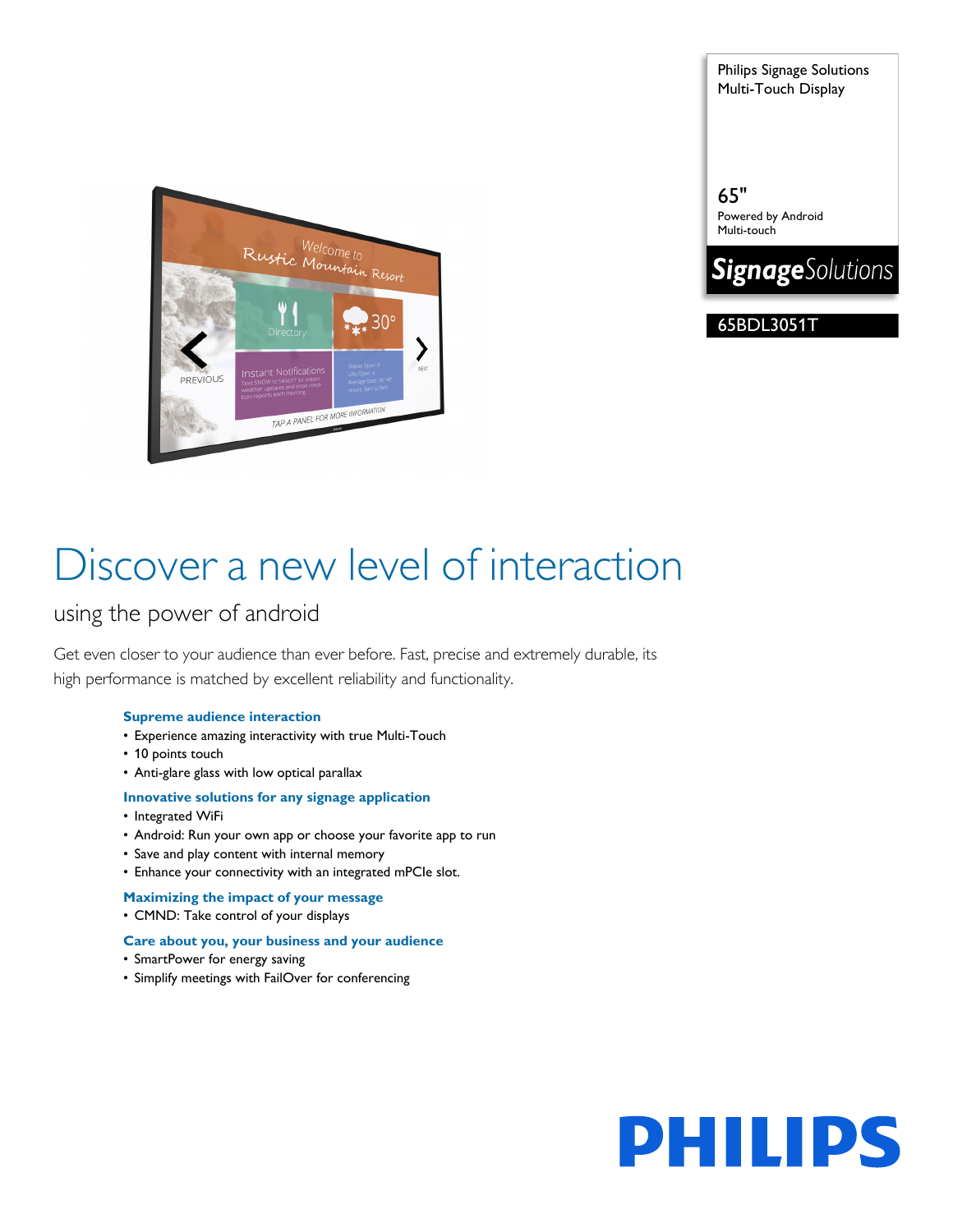# **Highlights**

#### **Plug & Play Multi-Touch**



A brand new level of interactivity is now available thanks to integrated touch technology. More flexibility and optimum simultaneous touch performance coupled with excellent operability opportunities to give you the ultimate in user interaction. The Multi-Touch displays are enabled with automatic touch recognition. The USB connector is HID compliant, providing true plug-and-play operation.

#### **10 points touch**

10 points touch

#### **Powered by Android**

With Android integrated into the touch display, you can work with the most dveloped OS on the planet, and save your own app directly into the display. This also means, for the built-in apps, like the browser, it's touch capable right out of the box. Just connect the power and you've got immediate interactivity. You can also use the

built-in scheduler to daypart your apps and content based on the time of day. And, using the auto orientation feature, switching from portrait to landscape content is as simple as turning the display.

#### **WiFi**

Integrated WiFi

#### **Internal Memory**



Save and play content with internal memory. Upload your media into the display and playback content immediately. Working in conjunction with the internal browser, it also serves as a memory cache when streaming online content. If the network ever fails, the internal memory keeps content running by playing a cached version of the content, ensuring that your media stays up even if the network goes down.

#### **Anti-glare glass**

With this integrated touch display, the anti-glare glass with low optical parallax allows for the most immersive touch experience. With little to no glare and low reflection on the display, images are crystal clear with pure color and great clarity.

#### **CMND**



A robust display management platform, CMND puts the power back into your hands. Update and manage content with CMND & Create or control your settings with CMND & Control. It's all possible with CMND.

#### **FailOver for Meeting Rooms**

Using FailOver, simplify your presentations and videoconferencing. When a meeting or conference room is not in use, background content can run from whatever input source you choose. When the meeting starts and you need to share a presentation or your screen, simply connect your computer and the display automatically switches inputs and shows what's on your screen, with no need to manually switch inputs.

#### **PCI Slot**

With an integrated PCI slot, you can connect a WiFI/bluetooth or 4G LTE module, allowing for even greater communication with the display. Machine to machine communication is also enhanced, with numerous configurations available for customers to use, such as the ability to expand product features or signal-handling capability.

**A** LED



SmartPower